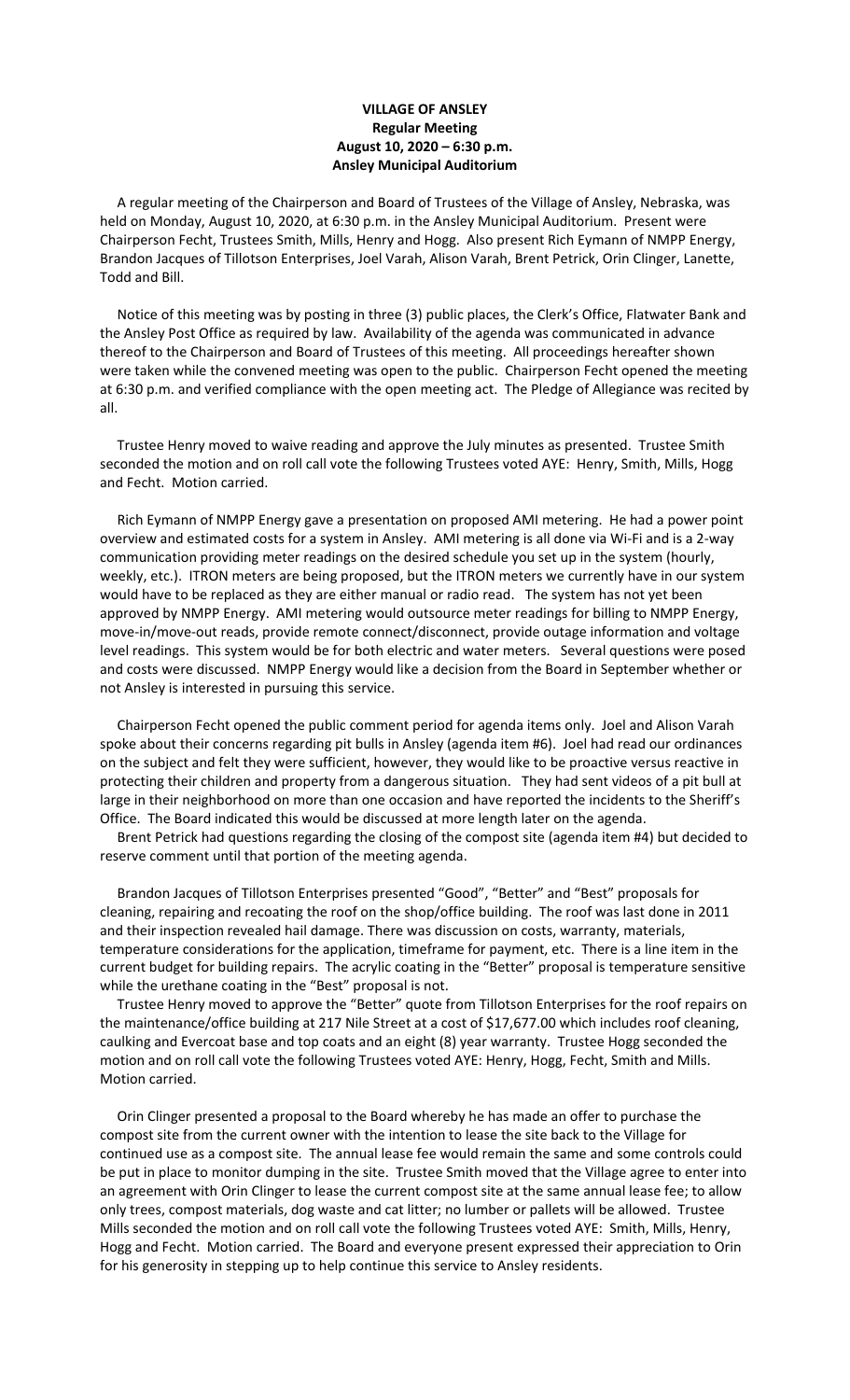Todd discussed with the Board the mower situation and whether or not they would want to consider adding a mower with a bagger and phasing out the Big Dog mower. Replacement parts for the bagger on the JD mower are no longer available. The Big Dog is smaller and slower and is mainly used around the light plant. The Board considered quotes for mowers both with and without baggers, deck size, engine type and HP. Trustee Smith moved to approve the purchase of a Tiger Cat II 61" 26 HP Kawasaki mower with bagger at an estimated cost of \$10,204.00. Trustee Henry seconded the motion and on roll call vote the following Trustees voted AYE: Smith, Henry, Hogg, Mills and Fecht. Motion carried. Todd will watch pricing to see the best time to order and lock in the price.

 Dangerous dogs, (agenda Item #6,) was discussed further by the Board. Attorney White does not recommend banning any certain breed of dog, rather following the procedures set out by ordinance. Another more recent incident involving the same dog but a different individual was shared with the Board but no written complaint was filed. In all cases the dog was running at large and not under the control of the owner(s). A citation could be issued for violation of that ordinance. Attorney White will be consulted and the individual contacted about submitting a complaint.

> **ORDINANCE PASSAGE PROCEEDINGS UNDER SUSPENSION OF RULES Village of Ansley, Nebraska**

**Trustee Hogg introduced Ordinance No. 531A entitled:**

 **AN ORDINANCE OF THE VILLAGE OF ANSLEY, NEBRASKA, TO AMEND ORDINANCE #531, AN ORDINANCE ESTABLISHING REQUIREMENTS AND RESTRICTIONS FOR THE CONSTRUCTION AND MAINTENANCE OF FENCES, HEDGES AND WALLS IN THE VILLAGE OF ANSLEY, NEBRASKA; TO PRESCRIBE THE TIME WHEN THIS ORDINANCE SHALL BE IN FULL FORCE AND EFFECT**

**and moved that the statutory rule requiring reading on three different days be suspended. Trustee Mills seconded the motion to suspend the rules and upon roll call vote on the motion the following Trustees voted AYE: Hogg, Mills, Smith, Henry and Fecht. The following voted NAY: None. The motion to suspend the rules was adopted by three-fourths of the Board and the statutory rule was declared suspended for consideration of said ordinance.**

**Said ordinance was then read by title and thereafter Trustee Hogg moved for final passage of the ordinance, which motion was seconded by Trustee Mills. The Chairperson then stated the question was "Shall Ordinance No. 531A be passed and adopted?" Upon roll call vote, the following Trustees voted AYE: Hogg, Mills, Fecht, Smith and Hogg. The following voted NAY: None.**

**The passage and adoption of said ordinance having been concurred in by a majority of all members of the Board, the Chairperson declared the ordinance adopted, and the Chairperson in the presence of the Board signed and approved the ordinance, and the Clerk attested the passage and approval of the same and affixed her signature thereto. The ordinance is to be filed in the Village of Ansley Ordinance Record Book as a permanent record thereof.**

**Trustee Hogg moved to publish the ordinance by publishing in pamphlet form and by posting in three public places, to**-**wit: the Clerk's Office, Flatwater Bank and the Ansley Post Office as required by law. Trustee Mills seconded the motion and on roll call vote the following Trustees voted AYE: Hogg, Mills, Henry, Fecht, Smith. The following voted NAY: None. Motion carried.**

> **ORDINANCE PASSAGE PROCEEDINGS UNDER SUSPENSION OF RULES Village of Ansley, Nebraska**

**Trustee Henry introduced Ordinance No. 539 entitled:**

 **AN ORDINANCE PROVIDING FOR THE REGULATION OF PRIVATE SWIMMING POOLS IN ANSLEY, CUSTER COUNTY, NEBRASKA; PROVIDING THE DEFINITION; GOVERNING THE LOCATION; PROVIDING THE ENCLOSURE REQUIREMENTS; GOVERNING THE DISCHARGE OF WATER FROM THE PRIVATE POOL; PROVIDING RETROACTIVITY FOR COMPLIANCE; PROVIDING ENFORCEMENT AND PENALTY FOR VIOLATION; PRESCRIBING THE TIME WHEN THIS ORDINANCE SHALL BE IN FULL FORCE AND TAKE EFFECT**

**and moved that the statutory rule requiring reading on three different days be suspended. Trustee Smith seconded the motion to suspend the rules and upon roll call vote on the motion the following**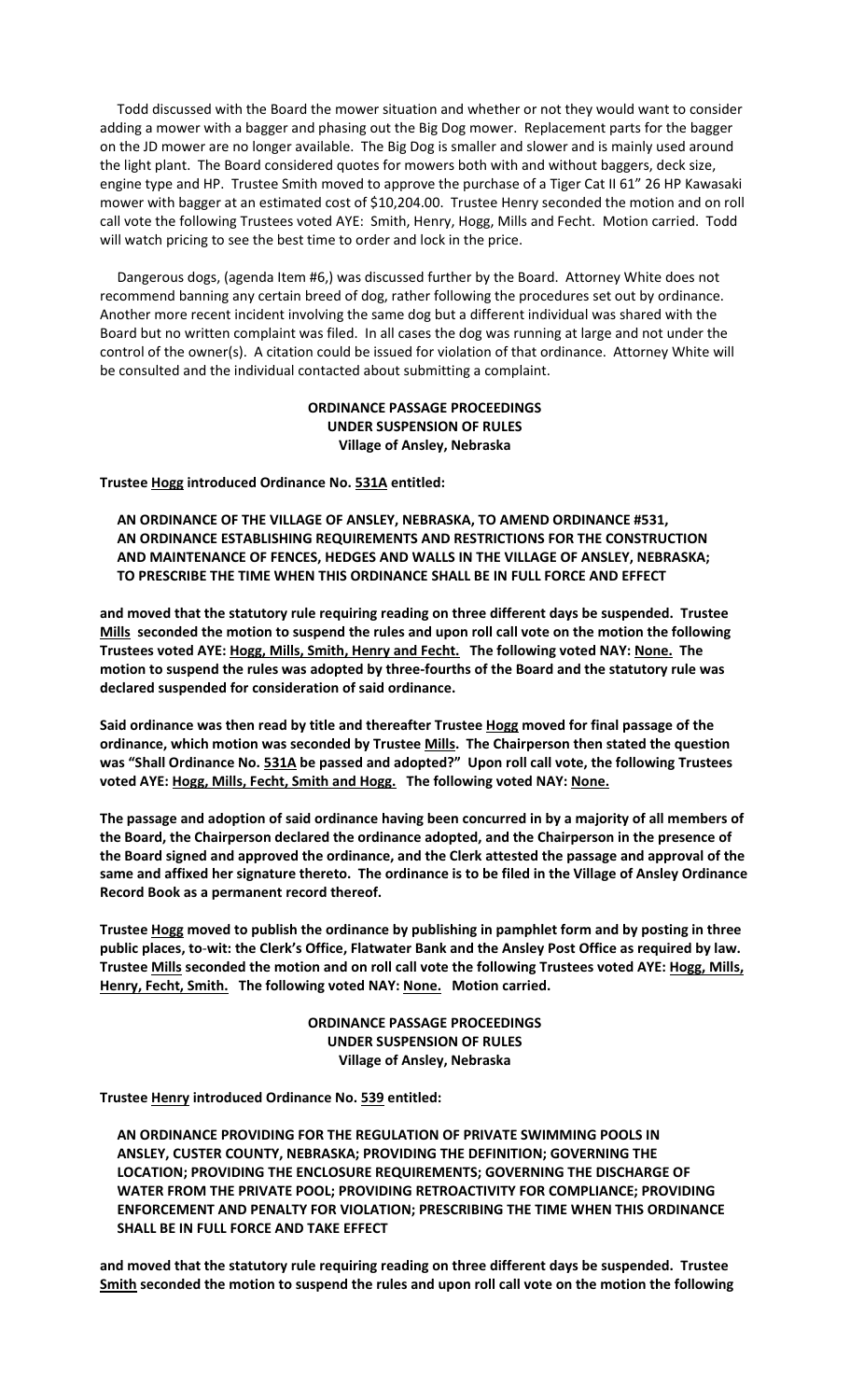**Trustees voted AYE: Henry, Smith, Fecht, Hogg, Mills. The following voted NAY: None. The motion to suspend the rules was adopted by three-fourths of the Board and the statutory rule was declared suspended for consideration of said ordinance.**

**Said ordinance was then read by title and thereafter Trustee Henry moved for final passage of the ordinance, which motion was seconded by Trustee Smith. The Chairperson then stated the question was "Shall Ordinance No. 539 be passed and adopted?" Upon roll call vote, the following Trustees voted AYE: Henry, Smith, Mills, Hogg, Fecht. The following voted NAY: None.**

**The passage and adoption of said ordinance having been concurred in by a majority of all members of the Board, the Chairperson declared the ordinance adopted, and the Chairperson in the presence of the Board signed and approved the ordinance, and the Clerk attested the passage and approval of the same and affixed her signature thereto. The ordinance is to be filed in the Village of Ansley Ordinance Record Book as a permanent record thereof.**

**Trustee Henry moved to publish the ordinance by publishing in pamphlet form and by posting in three public places, to**-**wit: the Clerk's Office, Flatwater Bank and the Ansley Post Office as required by law. Trustee Smith seconded the motion and on roll call vote the following Trustees voted AYE: Henry, Smith, Mills, Hogg, Fecht. The following voted NAY: None. Motion carried.**

 **Trustee Smith introduced the following Resolution and moved its adoption. RESOLUTION NO. 05-2020**

 **WHEREAS, the Village of Ansley is a member of the League Association of Risk Management (LARM);**

 **WHEREAS, section 8.10 of the Interlocal Agreement for the Establishment and Operation of the League Association of Risk Management provides that a member may voluntarily terminate its participation in LARM by written notice of termination given to LARM and the Nebraska Director of Insurance at least 90 days prior to the desired termination and that members may agree to extend the required termination notice beyond 90 days in order to realize reduced excess coverage costs, stability of contribution rates and efficiency in operation of LARM; and**

 **WHEREAS, the Board of Directors of LARM has adopted a plan to provide contribution credits in consideration of certain agreements by members of LARM as provided in the attached letter.**

 **BE IT RESOLVED that the governing body of the Village of Ansley, Nebraska, in consideration of the contribution credits provided under the LARM Board's plan, agrees to:**

 **1. Provide written notice of termination at least 180 days prior to the desired termination date, which date shall be no sooner than September 30, 2023. (180 day and 3 year commitment; 5% discount)**

**Adopted this 10th day of August, 2020**

**ATTEST:**

 **\_\_\_\_\_\_\_\_\_\_\_\_\_\_\_\_\_\_\_\_\_\_\_\_\_\_\_\_\_\_\_\_\_\_ Trenton Fecht, Chairperson**

 **Lanette C. Doane, CMC**

**\_\_\_\_\_\_\_\_\_\_\_\_\_\_\_\_\_\_\_\_\_\_\_\_\_\_\_\_\_\_\_\_\_\_\_\_\_**

**(Seal)**

Trustee Hogg seconded the motion for adoption of the resolution. The Chairperson stated the motion and the Village Clerk called the roll. On roll call the following voted in favor of passage of said motion: Smith, Hogg, Fecht, Henry and Mills. The following voted against the same: None. The Chairperson thereupon declared said motion carried and said resolution adopted.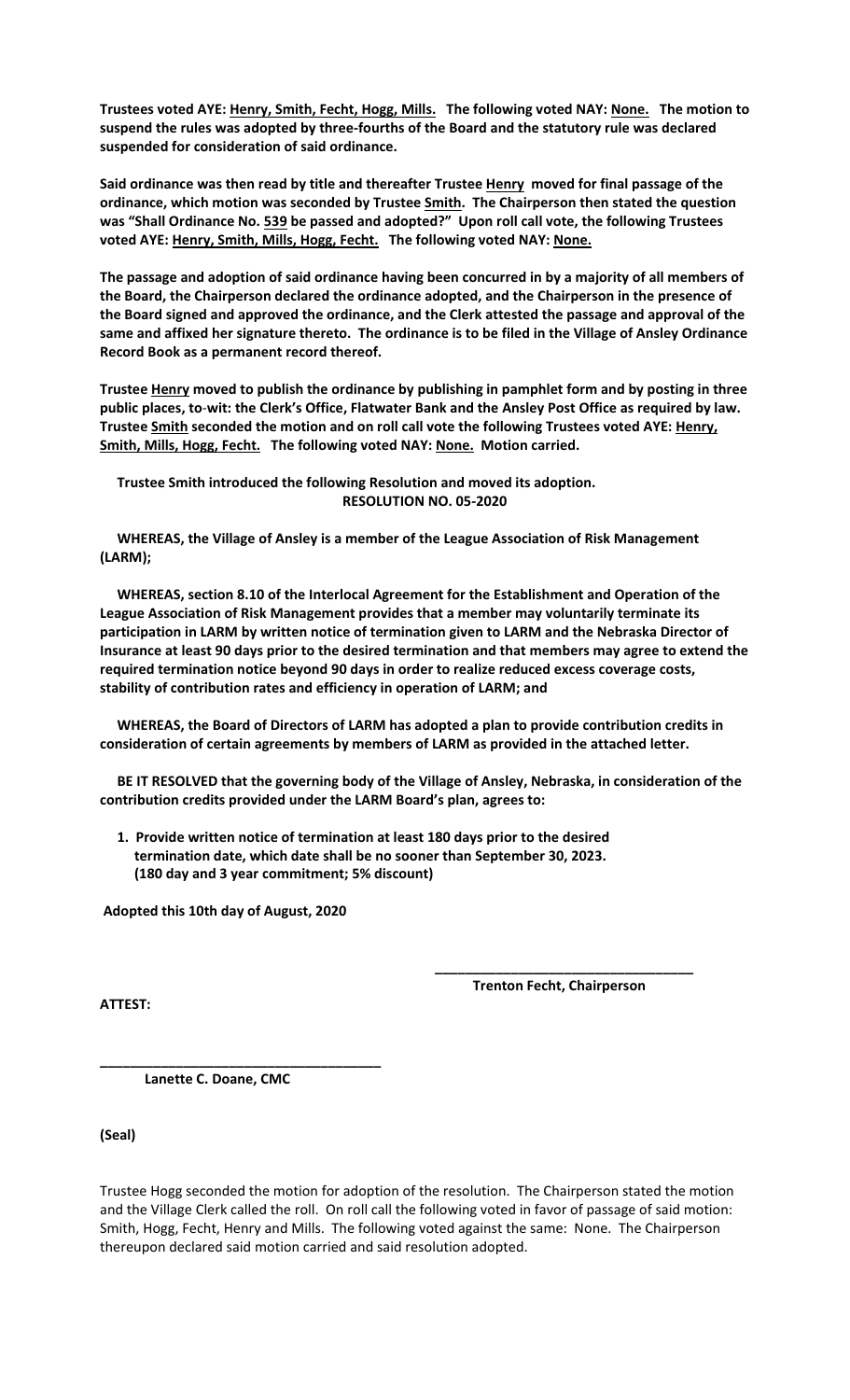Trustee Hogg moved to approve the increase of total restricted funds authority by the additional 1% for the FY 2020-2021 budget. Trustee Smith seconded the motion and on roll call vote the following Trustees voted AYE: Hogg, Smith, Mills, Henry and Fecht. Motion carried.

 The Board discussed park camping fees for next summer. No definite decision was made but the \$15 fee per night will probably be kept in place (\$10/night fee eliminated)as full services are available plus grills and fire pits have been added to the site.

Department Head Reports - Bill reported that the Village lost 3 poles during the July 10<sup>th</sup> wind storm and all have been replaced; the GIS mapping is 2/3 completed; the new water line has been installed from Adrian to Belmont on Main Street as well as a new fire hydrant at the corner of Belmont and Main; a new power pole has been installed for the new residence being built on reservoir hill.

 Lanette reported the following: (1)The Section 22 study from the Corps of Engineers is undergoing an internal audit before they set a meeting with the Village to review the results/recommendations; (2) the Village's quarterly health insurance review has been received and is very favorable; (3) there will be items for approval on the September agenda regarding the League bylaws and articles; (4) 2 more benches have been ordered for the Municipal Auditorium and are being donated by families; (5) the engineers will be billing us for \$4,000 of expense in this fiscal year for the GIS mapping grant project; (6) there is a need for an additional filing cabinet in the office and the storm door needs to be replaced; (7) Lanette has contacted NMPP Energy about a cost of service rate study which is due to be done this year but has had no response yet; (8) there will be a tire collection in Broken Bow September 1<sup>st</sup>; (9) Lanette will prepare an article for the newsletter and Village website regarding candidates for village board as the requirements for write-in candidates has changed since the last election; (10) JEO is hosting a virtual meeting on 9-1-20 from 2-4p.m. regarding a Mud Creek Watershed Plan they are developing and has requested in letters to the Clerk and Chairperson that Ansley participate.

 Trustee Henry moved to approve claims and Trustee Hogg seconded the motion. On roll call vote the following Trustees voted AYE: Henry, Hogg, Mills, Smith and Fecht. Motion carried.

| 15.64<br>Ace Hardware-sup<br>Akrs Eq-pts<br>34.06<br>American Elec-sup<br>Amazon-sup<br>Ansley Lmbr-sup<br>597.48<br>BlueTarp-eq<br><b>Buffalo Outdoor-sup</b><br>Capital Bus-ser<br>74.94<br>Custer Co Chief-ad/pub<br><b>Custer Federal-inv</b><br>36.72<br>Custer's-fuel<br>408.55<br>DOE-en<br>Lanette Doane-ins/cell<br>274.11<br>Dollar General-sup<br><b>Freedom Claims-ins</b><br>40.14<br>Eakes-sup<br>Grainger-sup<br>54.24<br>Travis Harrop-tvl<br>LASWA-fees<br>League NE Mun-dues<br>751.00<br>430.98<br>Menards-sup<br>LC Auto-pts<br>Miller & Assoc-ser<br>750.00<br><b>Municipal Supply-sup</b><br>NCTC-ph<br>NE Dept Rev-tx<br>596.25<br>NE Public Health Lab-test<br>NE St Fire Marshal-fee<br>61.00<br>One Call-ser<br>NMC Exchange-pts<br>119.99<br>Orschelns-sup<br>Petty Cash-sup/ref<br>224.41<br>Sandhills Motor-pt<br>R&R Welding-rep<br>135.00<br><b>Trotter Grain-chem</b><br>Union Bank-inv<br>391.49<br>Unitech-chem<br>578.00<br>Village-util<br>Yanez Service-fuel<br>Jason White-fee<br>100.00<br><b>Black Hills-util</b><br>343.31<br>MEAN-en<br>Tillotson Ent-B&G<br>8,838.50<br>Treetop Prod-B&G<br>UHC-ins<br>1,605.28<br><b>AFLAC-ins</b><br>17,903.36<br>Payroll-sal<br><b>Federal Tax Dep-tx</b><br><b>Todd Grant-cell</b><br>25.00<br>Invesco-ret<br><b>Bill Moser-cell</b><br>25.00<br>Nate Slagle-cell | <b>GENERAL FUND</b> |           |
|--------------------------------------------------------------------------------------------------------------------------------------------------------------------------------------------------------------------------------------------------------------------------------------------------------------------------------------------------------------------------------------------------------------------------------------------------------------------------------------------------------------------------------------------------------------------------------------------------------------------------------------------------------------------------------------------------------------------------------------------------------------------------------------------------------------------------------------------------------------------------------------------------------------------------------------------------------------------------------------------------------------------------------------------------------------------------------------------------------------------------------------------------------------------------------------------------------------------------------------------------------------------------------------------------------------------------------------------------|---------------------|-----------|
|                                                                                                                                                                                                                                                                                                                                                                                                                                                                                                                                                                                                                                                                                                                                                                                                                                                                                                                                                                                                                                                                                                                                                                                                                                                                                                                                                  |                     | 30.99     |
|                                                                                                                                                                                                                                                                                                                                                                                                                                                                                                                                                                                                                                                                                                                                                                                                                                                                                                                                                                                                                                                                                                                                                                                                                                                                                                                                                  |                     | 399.07    |
|                                                                                                                                                                                                                                                                                                                                                                                                                                                                                                                                                                                                                                                                                                                                                                                                                                                                                                                                                                                                                                                                                                                                                                                                                                                                                                                                                  |                     | 155.46    |
|                                                                                                                                                                                                                                                                                                                                                                                                                                                                                                                                                                                                                                                                                                                                                                                                                                                                                                                                                                                                                                                                                                                                                                                                                                                                                                                                                  |                     | 115.95    |
|                                                                                                                                                                                                                                                                                                                                                                                                                                                                                                                                                                                                                                                                                                                                                                                                                                                                                                                                                                                                                                                                                                                                                                                                                                                                                                                                                  |                     | 8,920.00  |
|                                                                                                                                                                                                                                                                                                                                                                                                                                                                                                                                                                                                                                                                                                                                                                                                                                                                                                                                                                                                                                                                                                                                                                                                                                                                                                                                                  |                     | 749.58    |
|                                                                                                                                                                                                                                                                                                                                                                                                                                                                                                                                                                                                                                                                                                                                                                                                                                                                                                                                                                                                                                                                                                                                                                                                                                                                                                                                                  |                     | 25.47     |
|                                                                                                                                                                                                                                                                                                                                                                                                                                                                                                                                                                                                                                                                                                                                                                                                                                                                                                                                                                                                                                                                                                                                                                                                                                                                                                                                                  |                     | 230.80    |
|                                                                                                                                                                                                                                                                                                                                                                                                                                                                                                                                                                                                                                                                                                                                                                                                                                                                                                                                                                                                                                                                                                                                                                                                                                                                                                                                                  |                     | 62.10     |
|                                                                                                                                                                                                                                                                                                                                                                                                                                                                                                                                                                                                                                                                                                                                                                                                                                                                                                                                                                                                                                                                                                                                                                                                                                                                                                                                                  |                     | 813.75    |
|                                                                                                                                                                                                                                                                                                                                                                                                                                                                                                                                                                                                                                                                                                                                                                                                                                                                                                                                                                                                                                                                                                                                                                                                                                                                                                                                                  |                     | 244.50    |
|                                                                                                                                                                                                                                                                                                                                                                                                                                                                                                                                                                                                                                                                                                                                                                                                                                                                                                                                                                                                                                                                                                                                                                                                                                                                                                                                                  |                     | 273.15    |
|                                                                                                                                                                                                                                                                                                                                                                                                                                                                                                                                                                                                                                                                                                                                                                                                                                                                                                                                                                                                                                                                                                                                                                                                                                                                                                                                                  |                     | 5,122.72  |
|                                                                                                                                                                                                                                                                                                                                                                                                                                                                                                                                                                                                                                                                                                                                                                                                                                                                                                                                                                                                                                                                                                                                                                                                                                                                                                                                                  |                     | 15.00     |
|                                                                                                                                                                                                                                                                                                                                                                                                                                                                                                                                                                                                                                                                                                                                                                                                                                                                                                                                                                                                                                                                                                                                                                                                                                                                                                                                                  |                     | 9.98      |
|                                                                                                                                                                                                                                                                                                                                                                                                                                                                                                                                                                                                                                                                                                                                                                                                                                                                                                                                                                                                                                                                                                                                                                                                                                                                                                                                                  |                     | 291.33    |
|                                                                                                                                                                                                                                                                                                                                                                                                                                                                                                                                                                                                                                                                                                                                                                                                                                                                                                                                                                                                                                                                                                                                                                                                                                                                                                                                                  |                     | 15.88     |
|                                                                                                                                                                                                                                                                                                                                                                                                                                                                                                                                                                                                                                                                                                                                                                                                                                                                                                                                                                                                                                                                                                                                                                                                                                                                                                                                                  |                     | 1,500.00  |
|                                                                                                                                                                                                                                                                                                                                                                                                                                                                                                                                                                                                                                                                                                                                                                                                                                                                                                                                                                                                                                                                                                                                                                                                                                                                                                                                                  |                     | 2,829.99  |
|                                                                                                                                                                                                                                                                                                                                                                                                                                                                                                                                                                                                                                                                                                                                                                                                                                                                                                                                                                                                                                                                                                                                                                                                                                                                                                                                                  |                     | 573.26    |
|                                                                                                                                                                                                                                                                                                                                                                                                                                                                                                                                                                                                                                                                                                                                                                                                                                                                                                                                                                                                                                                                                                                                                                                                                                                                                                                                                  |                     | 33,016.84 |
|                                                                                                                                                                                                                                                                                                                                                                                                                                                                                                                                                                                                                                                                                                                                                                                                                                                                                                                                                                                                                                                                                                                                                                                                                                                                                                                                                  |                     | 1,850.21  |
|                                                                                                                                                                                                                                                                                                                                                                                                                                                                                                                                                                                                                                                                                                                                                                                                                                                                                                                                                                                                                                                                                                                                                                                                                                                                                                                                                  |                     | 60.45     |
|                                                                                                                                                                                                                                                                                                                                                                                                                                                                                                                                                                                                                                                                                                                                                                                                                                                                                                                                                                                                                                                                                                                                                                                                                                                                                                                                                  |                     | 4,831.12  |
|                                                                                                                                                                                                                                                                                                                                                                                                                                                                                                                                                                                                                                                                                                                                                                                                                                                                                                                                                                                                                                                                                                                                                                                                                                                                                                                                                  |                     | 1,681.00  |
|                                                                                                                                                                                                                                                                                                                                                                                                                                                                                                                                                                                                                                                                                                                                                                                                                                                                                                                                                                                                                                                                                                                                                                                                                                                                                                                                                  |                     | 25.00     |

Due to scheduling conflicts the September meeting will be held on Wednesday, September 9<sup>th</sup>.

 There being no further business to come before the Board Trustee Henry moved to adjourn and Fecht seconded the motion. On roll call vote the following Trustees voted AYE: Henry, Fecht, Mills, Smith and Hogg. Motion carried and meeting adjourned at 9:22 p.m.